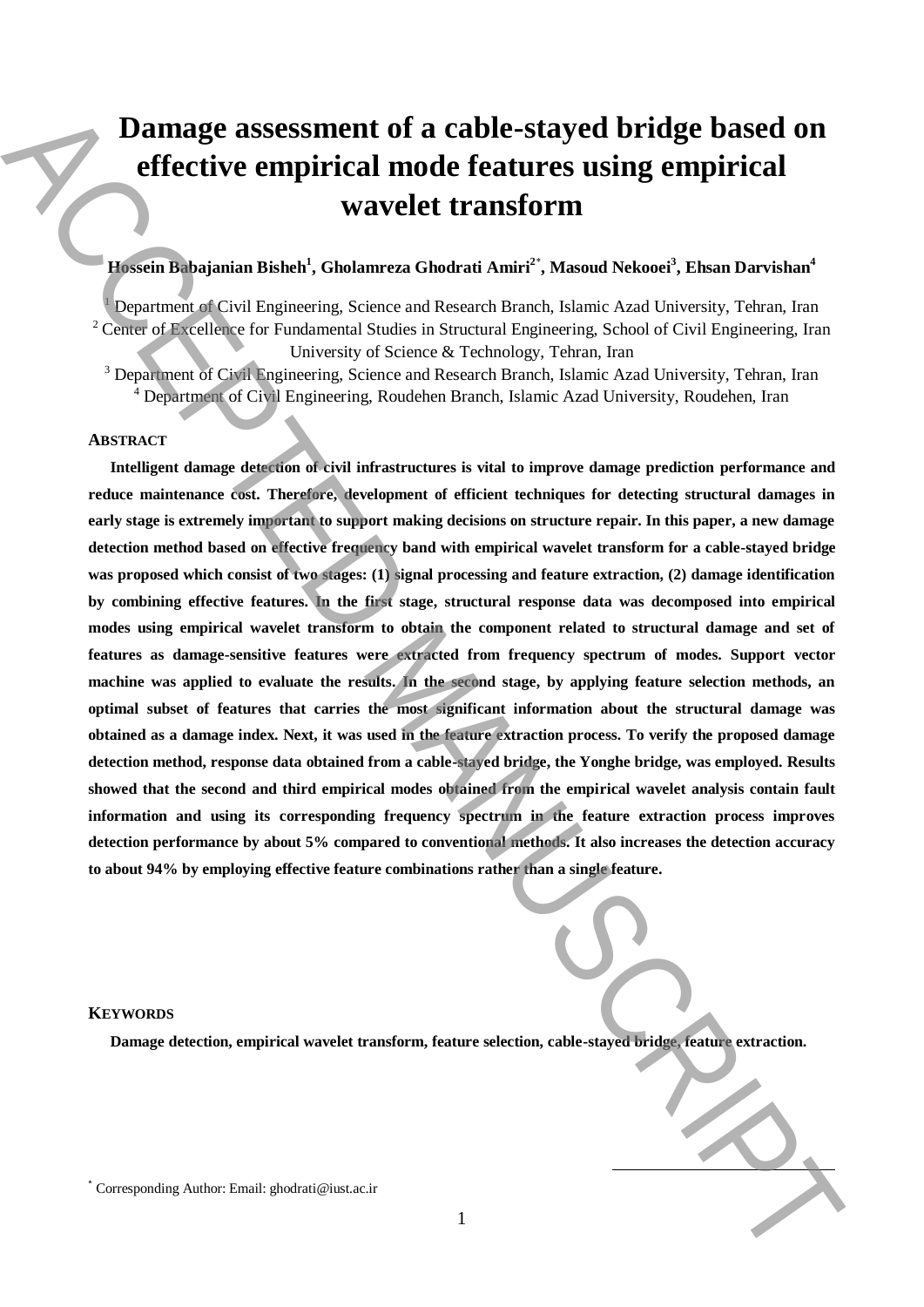## **1. Introduction**

Intelligent damage identification of civil infrastructure systems in an early stage is essential for Structural Health Monitoring (SHM) to prevent catastrophic failures and reduce maintenance costs. Thus, research and development of damage identification techniques are needed to achieve accurate detection automatically [1-2]. Vibration-based methods that utilize changes in measured vibration response of the structures for damage detection have received considerable attention in the last two decades. The basic idea of these methods is that modal parameters are functions of physical properties of the structure, and damage changes dynamic characteristics affecting the measured vibration response [3]. Vibration-based damage detection methods include three steps: signal monitoring, signal processing, and data interpretation [4]. Signal processing extracting useful features from structural signals is the key component and the most challenging issue [5]. The main processing techniques are based on time, frequency, and time-frequency analysis. Each signal processing method has its advantages and disadvantages, which may influence the performance of the damage detection procedure. Thus, choosing a signal processing technique for detecting damage is essential to avoid erroneous results or false alarm. In this paper, the proposed approach is an extension of a method proposed by Ghodrati et al. [6]. The first stage of this study is aimed at increasing the accuracy of damage detection by applying Empirical Wavelet Transform (EWT) and extracting features from the frequency spectrum of modes. In the second stage, an effective empirical mode is obtained, and the combination of mode features is proposed as a damage index to improve the performance of the damage detection process by using feature selection methods. A Support Vector Machine (SVM) is used as a classifier to investigate the ability of each feature set. The proposed approach is verified using a numerical dataset and real dataset recorded from a cable-stayed bridge, the Yonghe Bridge, as a benchmark problem. I, between the matrix of sixty interesting the control of the matrix and second to the matrix and the matrix and  $\chi$  (i) and  $\chi$  (i) and  $\chi$  (i) and  $\chi$  (i) and  $\chi$  (i) and  $\chi$  (i) and  $\chi$  (i) and  $\chi$  (i) and  $\chi$ 

#### **2. Methodology**

#### **2.1. Feature Extraction**

Feature extraction is a crucial step for signal processing to extract the suitable features in the time-frequency domain. The extracted features can reflect the relevant and useful information of damage from vibration signals. The features correspond to spectral shape properties and statistical properties of the spectrum are used in this paper. These descriptors consist of mean, variance, root mean square, spectral crest factor, spectral flatness, spectral slope, spectral skewness, spectral spread, spectral kurtosis, and spectral flux [6].

## **2.2. Empirical Wavelet Transform**

The Empirical Wavelet Transform (EWT) is an adaptive data analysis technique to extract various modes of a time-domain signal by defining a series of wavelet filters. The EWT decomposes the input signal to narrow sub-bands in the time-frequency domain [7].

## **2.3. Feature Selection and SVM Classifier**

Feature selection is the procedure of selecting a subset of important and relevant features and includes four key steps, namely, subset generation, subset evaluation, stopping criteria, and result validation [8]. In this paper, the Forward Selection (FS), Genetic Algorithm (GA), and Random Forest (RF) methods are employed for feature selection.

The support vector machine (SVM) is a linear machine learning algorithm that can be applied to classify one or more classes successfully by locating the optimal separation plane (boundaries) between various classes [9]. the SVM separates input data by a linear hyperplane:

$$
f(x) = w x + b = \sum_{k=1}^{m} w_k x_k + b = 0 \qquad (1)
$$

Where *b* is a scalar, and *w* is the weight vector.

## **3. Results and Discussion**

This paper aims to obtain a damage index for detecting damage in a cable-stayed bridge. The data decomposes into empirical modes using EWT, and spectral features are then extracted from the frequency spectrum of the modes. Normalization is performed before the feature selection process to avoid slow training speed and data singularity. For each empirical mode, the important features are selected and combined using feature selection methods to improve the detection performance. Finally, the SVM classifier that is an automated decision-making tool for classification task is used to find the effective empirical mode and damage index. In the classification part, 70% of data is selected randomly as the train set and the other 30% as the test set. Cross-validation is performed to investigate how the results of a classification scheme will generalize to an independent data set. The repeated random subsampling validation method is employed here for crossvalidation. Notably, all calculations were carried out